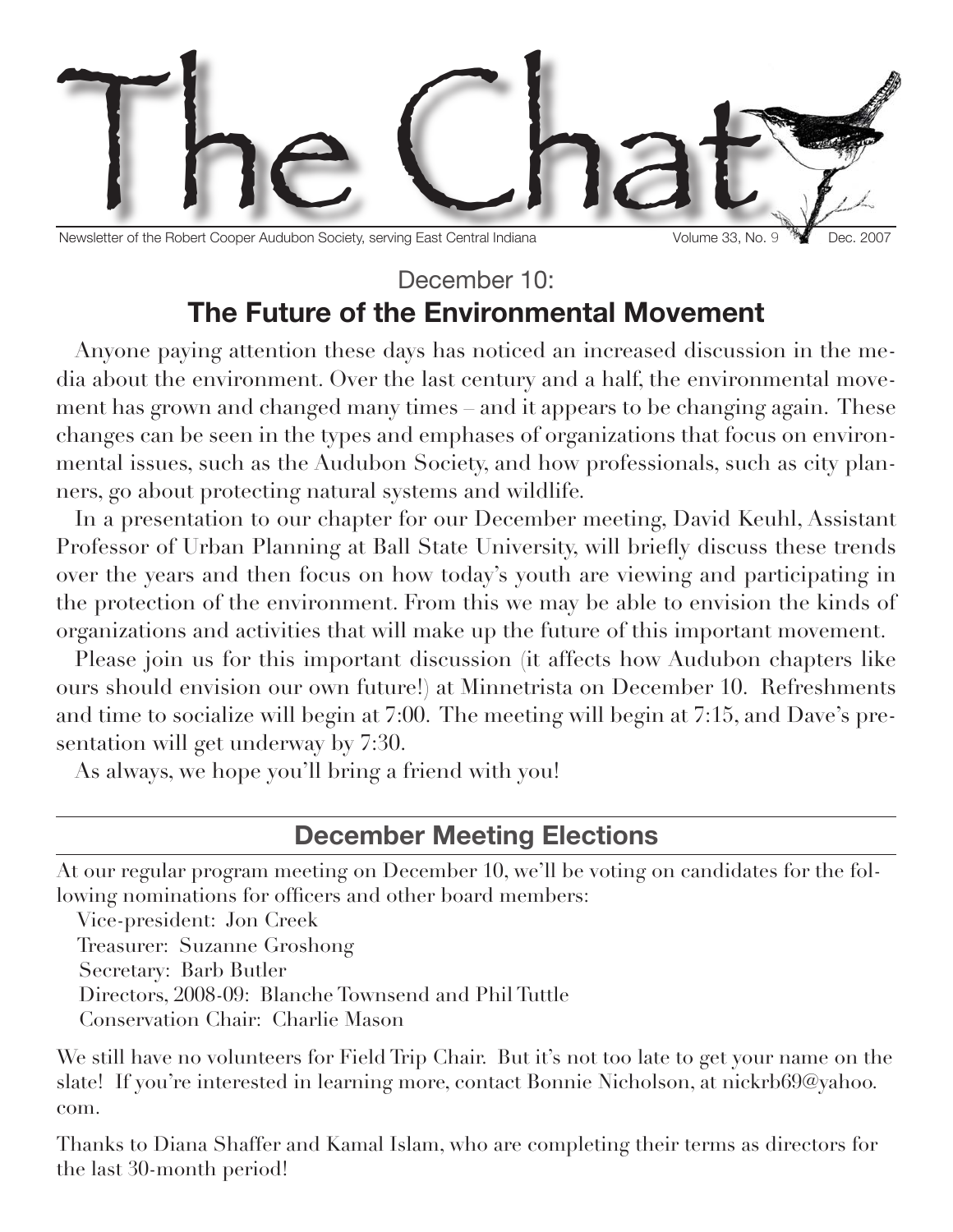# Change to New Member Proceedures

To simplify membership record-keeping, chapter-only memberships will now follow the calendar year, January 1 to December 31. Individuals who join the chapter or renew their membership after May of any given year will have their membership run through December of the following year.

In case you didn't know, you can join our chapter two different ways: 1) by joining the National Audubon Society, which automatically makes you a member of our local chapter, or 2) by opting for chapter-only membership separate from or addition to your National Audubon Society (NAS) membership. Chapter-only membership sends every penny of your membership dues to local chapter activities, while your NAS membership gives us only \$2.50 per person.

Please NOTE: Chapter-only members do not receive the Audubon magazine, published bimonthly.

To become a new member of our Audubon chapter or renew your chapter-only membership, please send the form below, along with your check made payable to the Robert Cooper Audubon Society, to:

 Jane Duckworth, Membership Co-Chair 806 N. Briar Rd. Muncie, IN 47304

- - - - - - - - - - - - - - - - - - - - - - - - - - - - - - - - - - - - - - - - - - - - - - - - - - - - - - - - - - - - - - - -

I want to become a chapter-only member at the following level (please check your choice): Student \$15

- \_\_\_ Basic \$20
- $\_$  Supporting  $\$50$
- Partner \$100

I want to maintain my membership in the National Audubon Society, but here is my gift for the local chapter: \$\_\_\_\_\_\_

| Name    |                |       | Telephone |  |
|---------|----------------|-------|-----------|--|
| Address |                |       | utt'      |  |
| State   | $\triangle$ ID | Email |           |  |

I want to receive The Chat newsletter in print form \_\_\_, via the U.S. Postal Service, or in electronic form \_\_\_, as an email attachment. (Please check box of your preference.)

## **Christmas Bird Count**

On Dec. 22, local birders are invited to participate in the 108th annual Christmas Bird Count. Each year more than 50,000 birders participate in the event, which is the oldest, largest citizen science in the world. Every group's results are submitted to an enormous database that is used by researchers in studying bird populations and migration patterns across North America.

Anyone interested in being a CBC counter should contact Bill Grummer, event coordinator, at 765-254-1943 or billcarolee@comcast.net. You can spend a couple hours or the entire day counting. This year's count will be centered in downtown Muncie, extending in a 15-mile radius. While our chapter has conducted Christmas bird counts in the past, we haven't had one in Muncie since 1940! You can count from your feeder or out in the field. You don't have to be an experienced birder to participate! For more info about the Christmas Bird Count, visit www.audubon.org/bird/cbc/.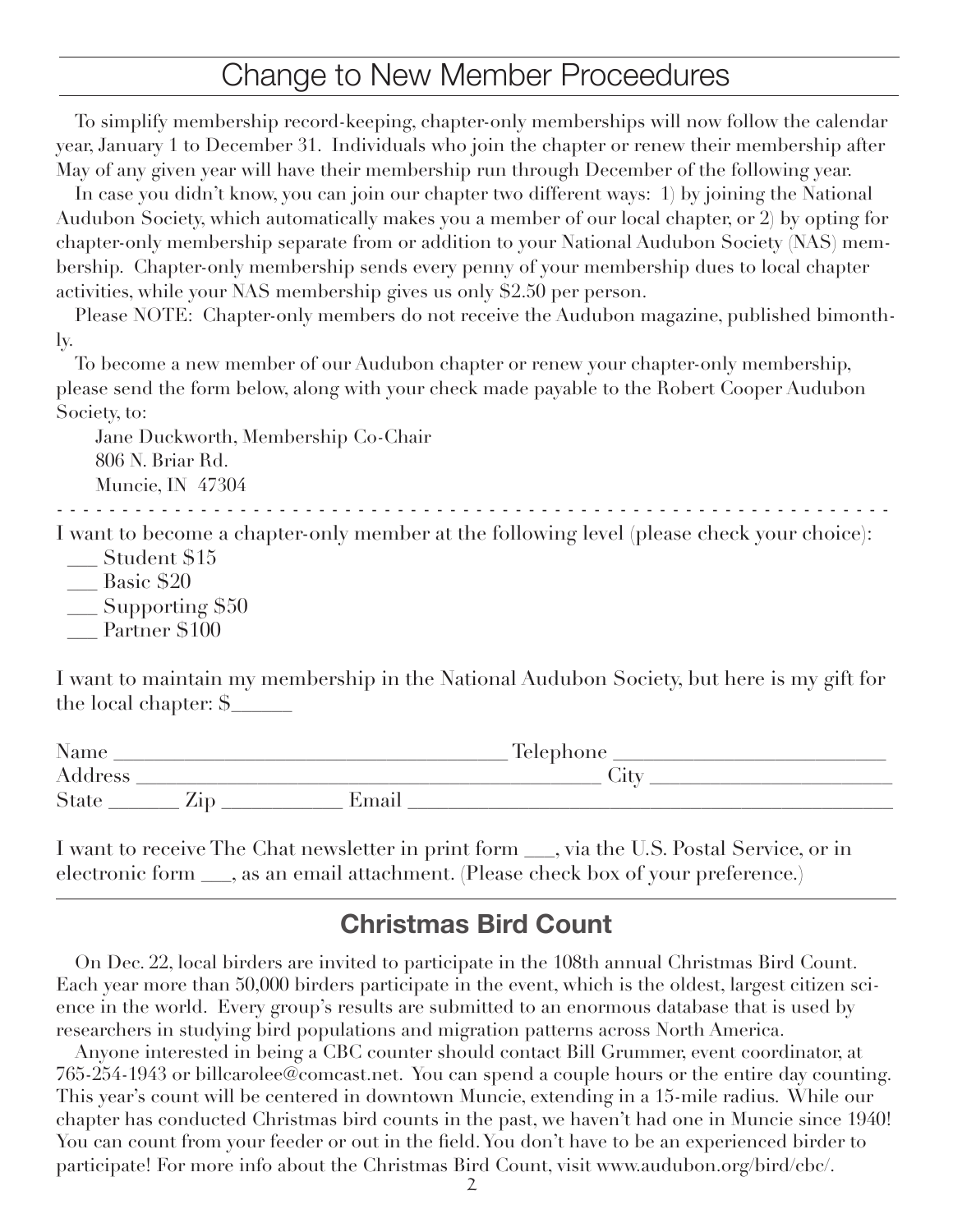# **2007 Conservation Award Winners**



Award winners from left to right: Adam Winters, Barb Stedman, Dwight Shelton. Not pictured: Loretta Heiniger.

Approximately 50 members, guests, and friends of Audubon attended this year's award ceremony, which included a program by Rich Fields, photographer for the Indiana Department of Natural Resources and Outdoor Indiana magazine, and presentation of this year's conservation awards.

**Clyde W. Hibbs Conservation Education Award** Mooreland resident and Wapahani High School teacher Adam Winters was the winner of the Clyde W. Hibbs Conservation Education Award. Adam has challenged students in his environmental science classes to find solutions to environmental problems through class projects such as Raider Recycling, which kept more than eight tons of solid waste out of landfills last year alone; Wapahani Can Fund and Project Bright Idea, through which

students collect and recycle aluminum cans, then use the money to purchase high-compact fluorescent light bulbs and distribute them to the community at no cost; and Project Orchard, which has converted portions of unused school property into a community orchard and garden. Classes write grant applications each year and use money from recycling projects to fund their projects.

**Phyllis Yuhas Wildlife Habitat Preservation Award** The Phyllis Yuhas Wildlife Habitat Preservation Award was presented to Loretta Heiniger, of Anderson, for her work in protecting and propagating Monarch Butterflies. Her property is registered as a National Wildlife Federation Backyard Habitat and serves as an official Monarch waystation through the national Monarch Watch project. Thanks to Loretta, thousands of Monarch eggs that otherwise could have been a meal for predators have, instead, survived and been released as butterflies. In 2006 alone, she raised more than 500 Monarchs. As an educational speaker, she has informed audiences about the life cycle of Monarchs and the many threats their populations now face. Besides turning her own garden into a haven for Monarchs, she recently designed and helped install a butterfly garden at Mounds State Park, now the largest Monarch waystation in any Indiana state park.

**Richard Greene Public Service Award** Winner of the Richard Greene Public Service Award was Dwight Shelton, Farmland resident, for his role in orchestrating a cooperative effort of various conservation-minded organizations and individuals. Under Dwight's leadership, the group has made substantial habitat improvements at the 400+ acres of the Randolph County Wildlife Management Area. They created and implemented a plan that included various plantings (1300 oak trees, sunflowers and millet, a six-acre perennial food plot, a ten-acre annual food plot, and wildflowers). They also improved habitat for rabbits, quail, and other small species, with thick stands of native grasses and brush piles. In addition to this latest effort, Dwight has served on the Indiana Heritage Trust Board of Directors for many years and instituted conservation efforts on his own properties.

**Robert H. and Esther L. Cooper Conservation Award** The Robert H. and Esther L. Cooper Conservation Award, the chapter's highest honor, went to Barb Stedman, of Desoto, in recognition of her various leadership roles in the Robert Cooper Audubon Society over the last 15 years; her work as co-creator of the Living Lightly Fair, a resource fair for sustainable lifestyles in East Central Indiana; her efforts in leading Ball State students to create a website of Indiana's environmental literature and participate in wetlands restoration projects at the Limberlost Swamp and Loblolly Marsh Wetland Preserve; and her volunteer service to the Wildlife Resqu Haus and other conservation organizations and initiatives in East Central Indiana.

*No Youth Conservation Award was presented this year because no nominations were received. For more information and photographs of the evening's events, visit www.cooperaudubon.org.*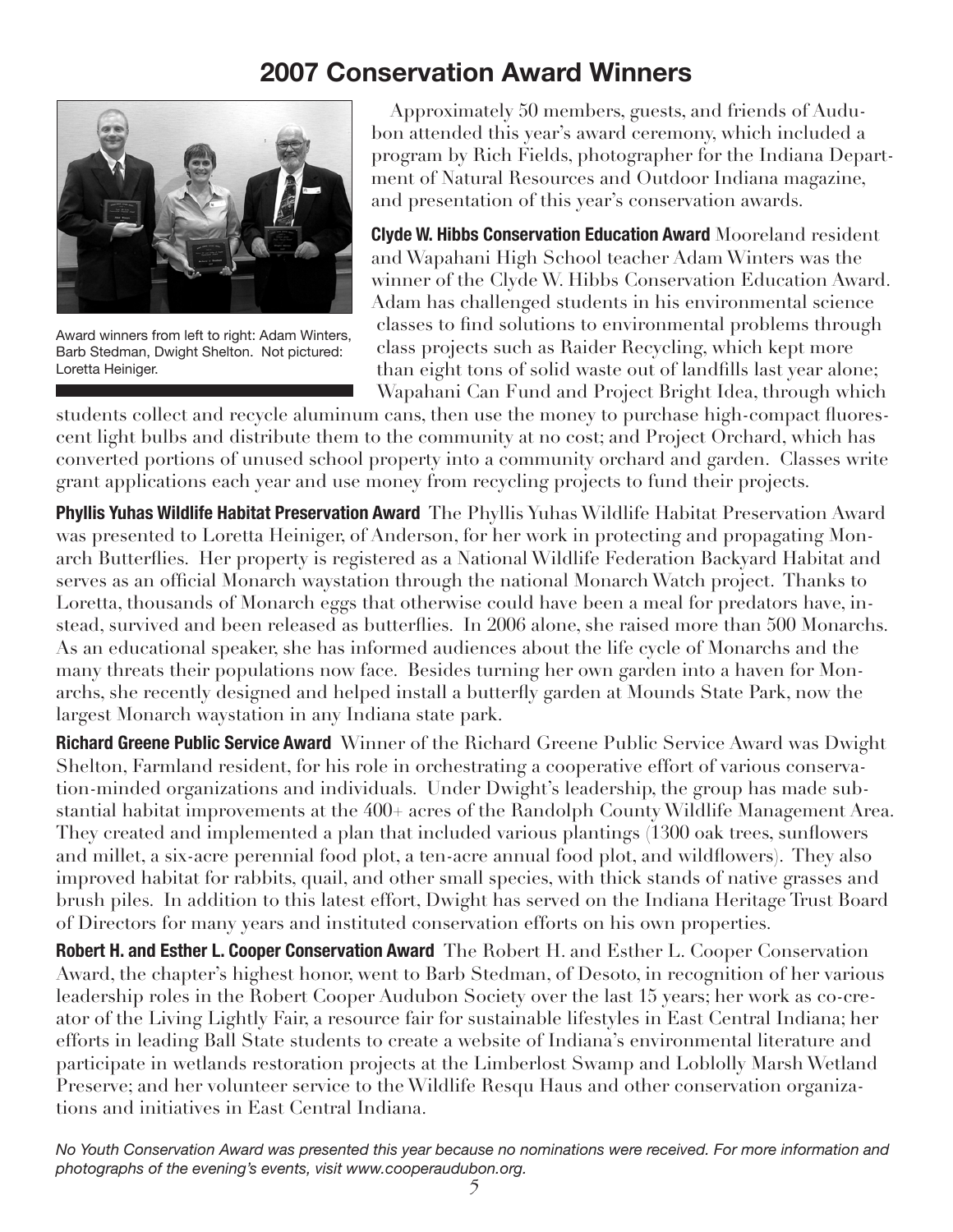## **Conservation Update**

### **Weed Warriors vs. Honeysuckle**

The challenging side of habitat restoration is getting rid of the invasive species that have displaced wildlife supporting native species. In some cases it's as simple as cutting willows and other woody plants from wetland areas allowing the suppressed natives to emerge. The RCAS conservation group has assisted that transition at the Memorial Park Seep in New Castle and the Summit Lake Sandhill wetland area.

When confronting dense honeysuckle stands, it's not enough to cut and treat the honeysuckle stumps, because no native plants have been able to survive under the canopy to regenerate. Followup planting of trees or prairie grasses is necessary to establish a desirable wildlife habitat.

West View School was a good example of a dense honeysuckle stand. The entire understory was solid honeysuckle and the overstory was mostly black locust, another invasive. Charlie Mason led the RCAS Weed Warriors in cutting all the honeysuckle and many of the black locusts. The school maintenance personnel then used their chipper and truck to remove all the cut material from the site, leaving relatively bare ground. Plans are being formulated for spring planting of desirable species to replace all the removed invasives. The goal is to transform this nature area into an asset for the school, the community, and the wildlife. Contact Charlie to help at 288-9937

The RCAS conservation group is also currently engaged in eradicating honeysuckle at Prairie Creek reservoir and on adjacent property owned by Bill Cummings, a long time Audubon supporter. All of this area was formerly farm fields and pastures before the city of Muncie bought it for the reservoir. Since then the pasture and cattle lots have grown up in honeysuckle. Our goal is to eliminate all the larger, seed producing plants, at least, and then to plant trees, primarily oaks.

#### **How you can help remove honeysuckle in your own area**

1. Identification. Right now honeysuckle is easiest to identify because it still has green leaves after most other shrubs have lost theirs. If the green shrubs have red berries you know it's honeysuckle. Multistems and striated bark are the other key features. Check http://www.nps.gov/plants/alien/fact/ loni1.htm for further identification tips and pictures.

2. Removal. Cut the stems as low as possible with loppers, hand saw or chain saw, depending on the size of the plant. Then the most important step is to spray the cut stump immediately with 20% Roundup (glysphosate) solution from a spray bottle or brush it on. This mix is available at garden supply stores ready to use in the 20% concentration, but be sure to read the label. Roundup is sold in a number of strengths including 48% and 52% which we use and mix roughly 50/50 with water. Generic glyphosate is available at Rural King at budget prices compared to Roundup. Do not delay treatment because the cut stump will very quickly harden over and the glyphosate mix will not penetrate and be effective.

Keep in mind that every honeysuckle plant you remove helps stop the invasion. One less honeysuckle is a good thing and many less is the best. Especially in areas where there are only a few plants, it's possible to completely eliminate the problem before it gets out of hand. There are other areas like Miller Woods and Hughes Woods where no control has ever been done, and the properties are almost completely overrun by very mature honeysuckle, and the restoration challenge is huge.

If you have questions about identification or any other invasive issues we'll be happy to talk with you by phone or in person. We make site visits. We also welcome your help on our larger projects. Cutting is the harder work but we can always use stump treatment specialists, which most anyone can do. Contact Jon Creek at 765-348-4019.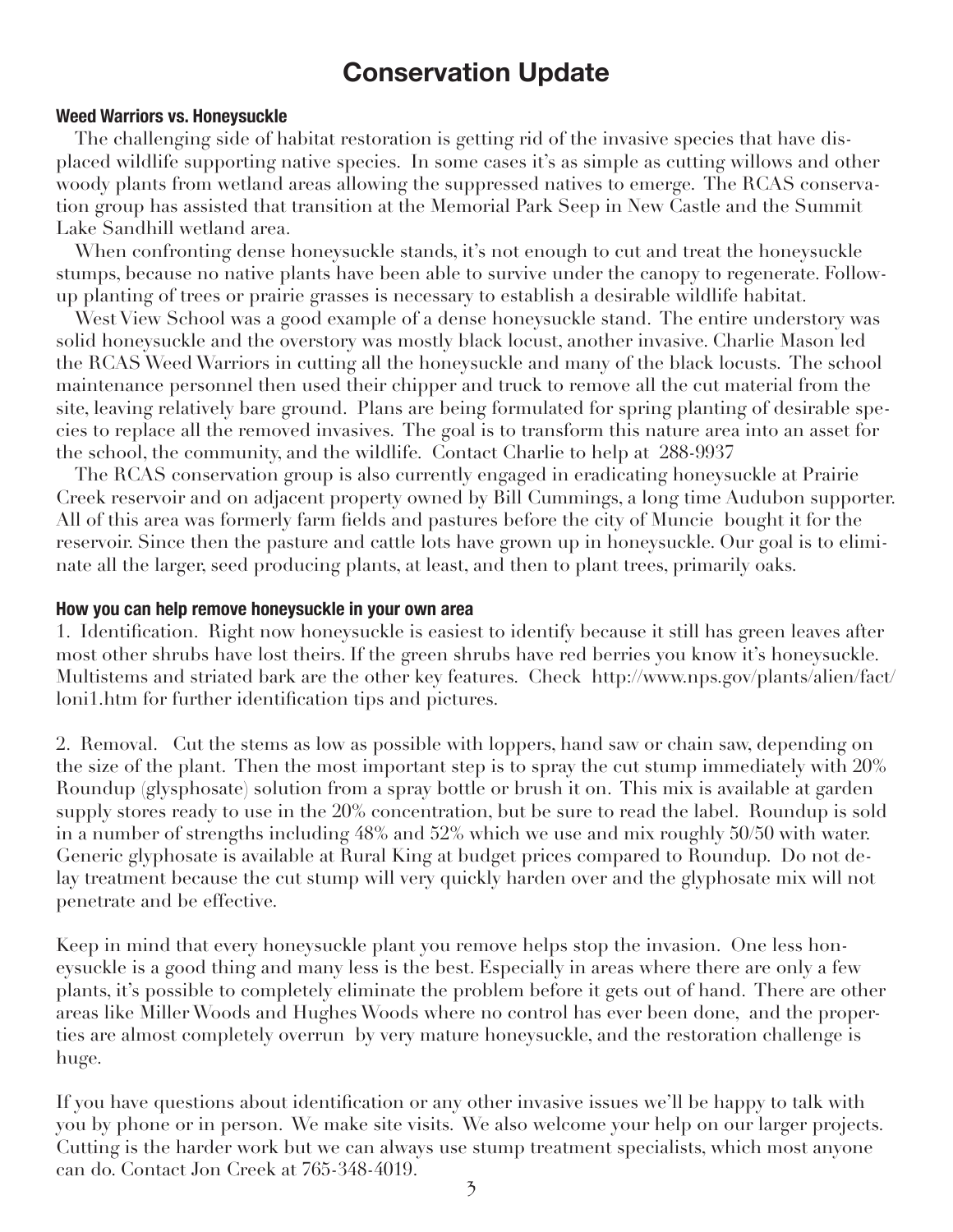# The Summer Tanager: December Bird of the Month

*Summer Tanager: Piranga rubra* By Helen Twibell



If you should happen to live in territory where the summer tanager finds its habitat, you might know

it as the summer redbird, red bee-bird or even rose tanager. The species is dramatically sexually dimorphic; adult males are some of N. America's most intensely colored birds, while females are drab, varying from dull yellow to olive. The summer tanager male is a solid rose-red with a pale yellow bill, and the female is pale olive green above, dull yellow below. The identifying length of this bird is roughly 7 ½ inches.

While the summer tanager is found basically in the more southern section of the country, it is a common summer resident and migrant in the southern third of this state. The open, drier southern woodlands of pine, oak and hickory are preferred as habitat. The birds frequently nest in the outskirts of southern towns. It is a very rare and irregular migrant and summer resident in the northern third of Indiana. Since the summer tanager spends a great amount of time in dense foliage of the upper canopy, he may not be seen easily, regardless of his brilliant red color.

On the breeding grounds the birds are easily located by

their calls, which they utter quite persistently throughout the day. Their song is similar to the scarlet tanager, but less harsh and more melodious. Some liken it to a robin's song. It is interpreted as chick-tuckytuck or as pee-I-tucky--tuck.

Nests of summer tanagers are often on horizontal tree branches, over a road or opening in the forest or in small trees or bushes. Distance from the ground varies from six to forty feet, averaging about sixteen. The nest itself is shallow and often loosely built of stalks, bark, leaves and like material, the center lined with fine grasses. The nest is often so loosely made that the eggs are visible from below or through the sides. The three or four eggs deposited in the nest are a beautiful bluish or greenish color, speckled with brown.

Flying insects are important in its diet, and it is expert at catching them on the wing. The summer tanager has earned one of its nicknames from its habit of eating wasps, bees and hornets. One birder has seen a female taking honeybees, rapidly--one by one, as they flew near their nest in a tall forest tree. A male was seen holding a large wasp in its beak and singing at the same time. A tanager has been known to fly back to a branch with a bee or wasp in its mouth for the purpose of removing the stinger from the insect before consuming it. In northern areas if summer tanagers are slow in withdrawing as colder weather comes on, they may have to resort to feeders for food to make it through winter. They like suet, orange halves, sunflower seeds, peanut butter mixed with cornmeal, bread, doughnuts, mealworms or chopped bananas. Tanagers also like fruit, so plant mulberries, cherries, grapes, serviceberries, Va.. Creeper and dogwood to attract them.

The summer tanager winters in the tropics, Mexico and Central America. It leaves for the south not later than October 15, and returns in the spring in later April and early May.

## **Thanks!**

MANY thanks go to the following individuals and businesses that helped us put together a great banquet:

- Richard Fields, from the IDNR & Outdoor Indiana magazine, for his program
- Cintas and Tim Tuhey, for donating table linens.
- Seedy Sally's (Pendleton), Wildlife ResquHaus (aka Diana Shaffer), Meijers (Mun cie), and Lowe's (Muncie), for donating door prizes
- Bella Avanti (Muncie) for great food and service
- Minnetrista, for use of its facilities
- RCAS board members who worked to put together a successful banquet